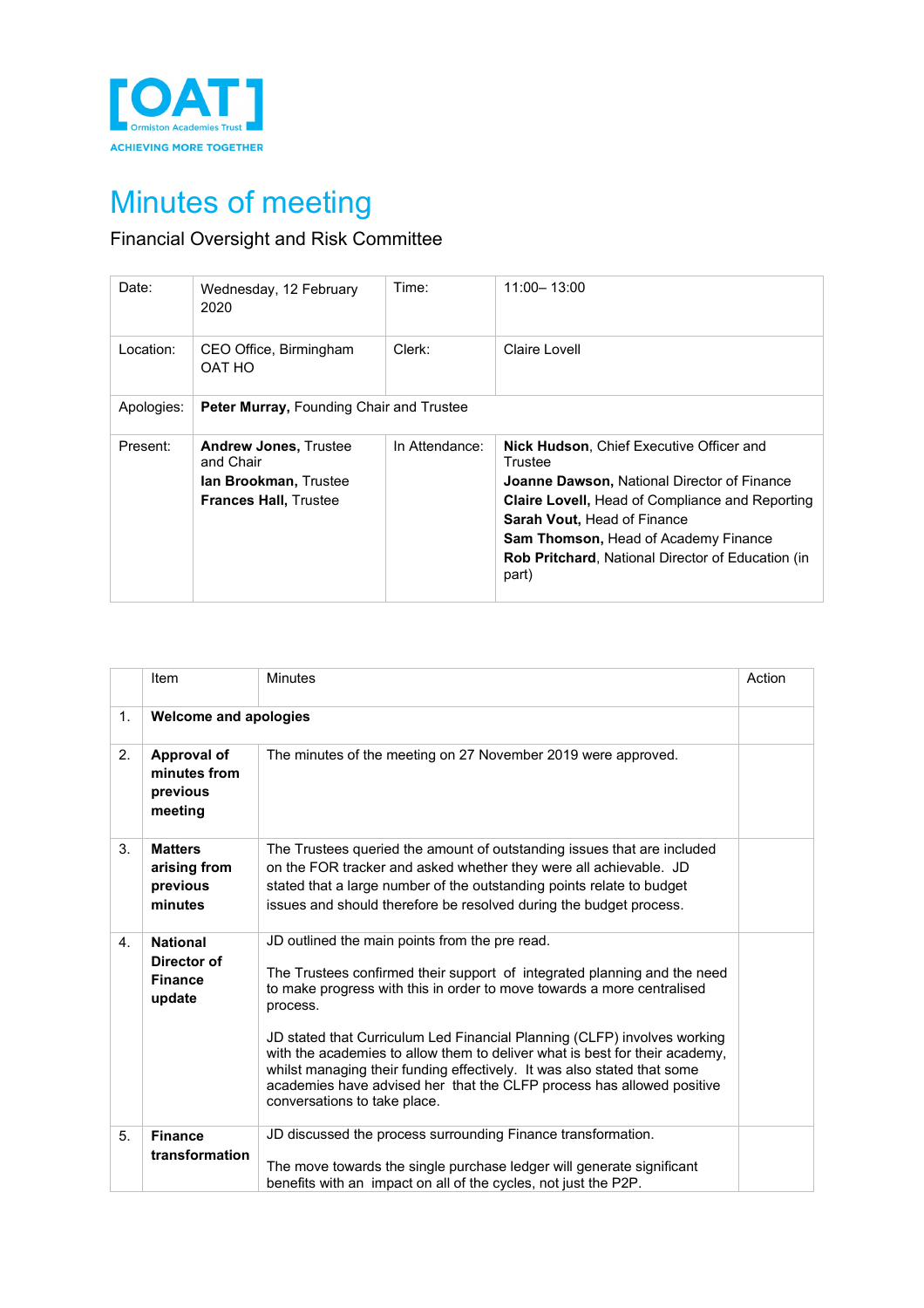

|     | <b>ACHIEVING MORE TOGETHER</b> |                                                                                                                                                                                                                                                                                                                                                                                                                                                           |       |
|-----|--------------------------------|-----------------------------------------------------------------------------------------------------------------------------------------------------------------------------------------------------------------------------------------------------------------------------------------------------------------------------------------------------------------------------------------------------------------------------------------------------------|-------|
|     |                                | There is room for improvement around existing processes. The Head<br>Office team are currently reviewing all process and any interlinks between<br>them. It was also noted the impact of Hoge's own development and lack<br>of set structures as a challenge in order to get to best practice.<br>Weaknesses around forecasting were also identified.                                                                                                     |       |
|     |                                | The Trustees asked whether consideration should be given as to whether<br>moving from 40 to 1 ledgers should be tried on the current system as<br>opposed to adopting a new system.                                                                                                                                                                                                                                                                       | JD/SV |
|     |                                | It was agreed that a pilot group would be set up on Hoge in July with the<br>rest of the academies moving over in November, as this works best around<br>the budget cycle. At the end of March, the design phase, the process<br>would be paused to identify the risks and to decide what should be done<br>next. The Trustees asked to see the high-level project plan at the next<br>meeting and queried whether the issue is with Hoge or with Dimens. |       |
|     |                                | JD outlined the risks and benefits or working with Hoge. The position is<br>not ideal, but neither is moving to a new supplier at this point.                                                                                                                                                                                                                                                                                                             |       |
|     |                                | FH joined the meeting during the NFD update.                                                                                                                                                                                                                                                                                                                                                                                                              |       |
|     |                                | JD went on to discuss the staffing changes in the finance team.<br>JD thanked SV, CL and ST for their work in a time of flux. The team is<br>now complete and the team structure will be reassessed in due course.<br>The Trustees added their thanks.                                                                                                                                                                                                    |       |
| 6.  | <b>Performance</b>             | JD outlined the performance review.                                                                                                                                                                                                                                                                                                                                                                                                                       |       |
|     | <b>Review</b>                  | The Trustees noted that additional rigour has been added to this process.<br>The inclusion of risks and opportunities gives more comfort around the<br>forecast being achievable.                                                                                                                                                                                                                                                                         |       |
|     |                                | The Trustees noted an improvement in culture towards thinking collectively<br>as a Trust and not as individual academies.                                                                                                                                                                                                                                                                                                                                 |       |
| 7.  | Reserves plan                  | The Committee discussed the reserves paper, cash flow and KPIs.                                                                                                                                                                                                                                                                                                                                                                                           |       |
| 8.  | <b>Budget</b><br>process       | JD advised that normally this would not be brought to FOR, so is for<br>information only.                                                                                                                                                                                                                                                                                                                                                                 |       |
|     |                                | The Trustees stressed the importance of academies identifying ways to<br>generate additional income.                                                                                                                                                                                                                                                                                                                                                      |       |
| 9.  | <b>ESFA</b><br>checklist       | CL outlined the Trust's reponses to the checklist and noted where actions<br>are in place or where there are in part answers. Progress has been made<br>and it is noted that there are links with this work and other tasks that are<br>been carried out.                                                                                                                                                                                                 |       |
|     |                                | The Trustees queried whether this was an annual requirement and JD<br>stated that this was the first time it was completed but that it is expected to<br>become an annual requirement.                                                                                                                                                                                                                                                                    |       |
|     |                                | The Trustees agreed this should be presented to the Board of Trustees.                                                                                                                                                                                                                                                                                                                                                                                    | JD    |
| 10. | Growth<br>strategy paper       | NH outlined the paper.                                                                                                                                                                                                                                                                                                                                                                                                                                    |       |
|     |                                | The committee discussed the optimum MAT size.                                                                                                                                                                                                                                                                                                                                                                                                             |       |
|     |                                | The Trustees noted the importance of consolidating and improving what<br>we already have, (subject to potential growth in the South are North where<br>academies are spread out) and NH agreed.                                                                                                                                                                                                                                                           |       |